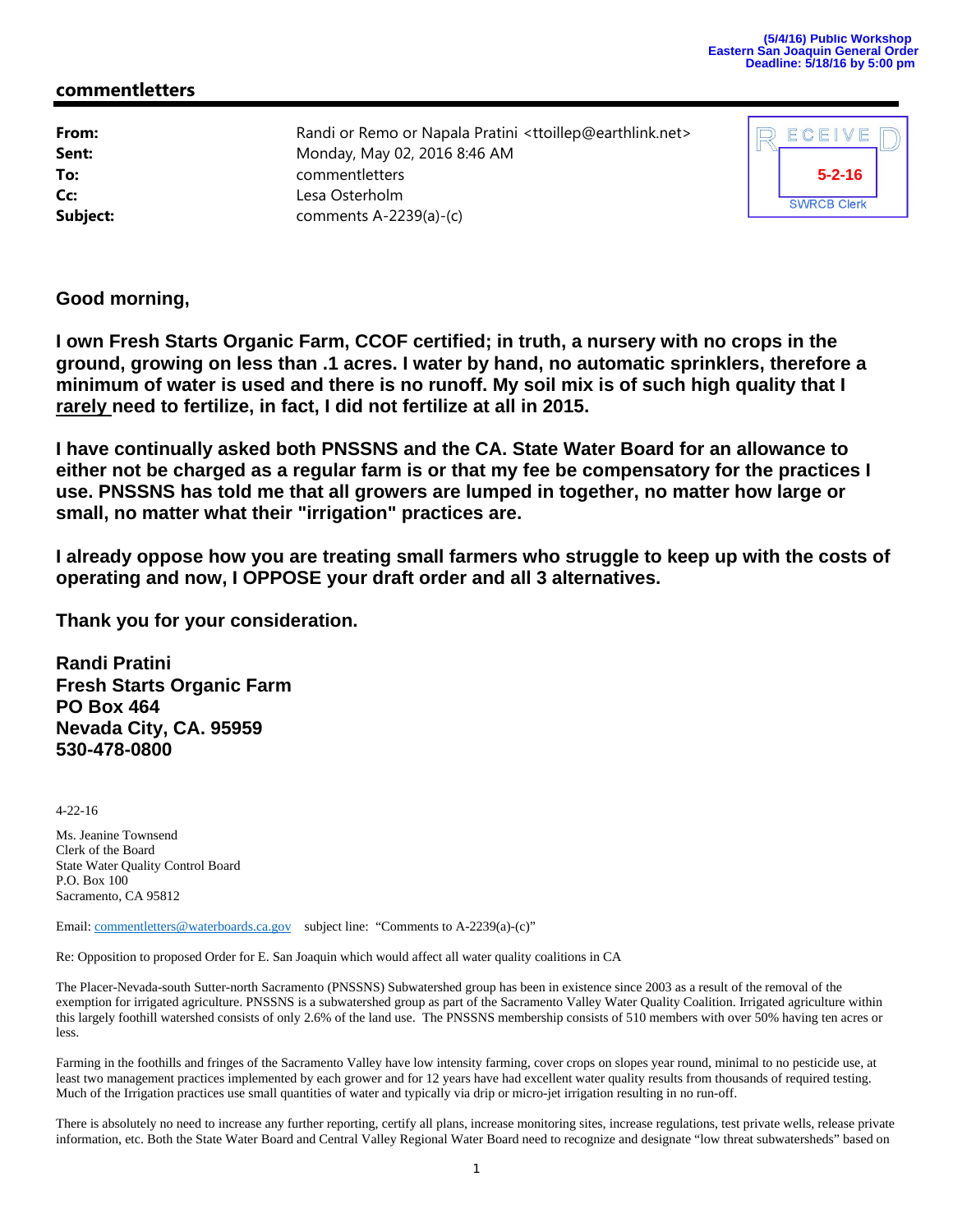all the scientific data we have to support our position. PNSSNS applied for a Reduced Monitoring/ Management Practices Verification Plan as allowed through the current Order R5-2014-030. This Plan recognizes low threat/ low vulnerability subwatersheds that have demonstrated good water quality results, the predominance of low intensity agriculture and minimal pesticide use and no reported toxicities. There are too many, costly regulations based on assumptions rather than the data we have provided the regulators for over 12 years. There is a complete disregard to the differences in farming practices, the types of crops, low intensity farming, minimal to no pesticide use, soil types, fractured rock groundwater system, efficient irrigation practices and all the dollars invested implementing good management practices already in place.

Farmers and livestock producers have a long history of improving management practices as education and outreach is available especially the good scientific work presented by our academic institutions, UC Cooperative Extension, USDA NRCS, County Agricultural Commissioners and the Resource Conservation Districts as well as using a multitude of private technical consultants. This has been in place for years yet, the regulators think using a "big stick" and threatening people with costly regulations will "fix" whatever the regulators think is wrong. We have proven over and over about all the good farming practices in place and how proud the members are of their efficiencies and conservation efforts, while producing healthy food for communities including schools.

The Economic Analysis Report by both the State Water Board and the Central Valley Regional waterboard is extremely flawed and does not represent the high cost already paid by farmers, let alone the increased costs proposed by this new Waste Discharge Order. The costs of certifying plans, reporting, testing private wells, paying for additional surface water monitoring sites, analysis and reporting increase the cost to EACH small grower by a approximately \$4,000- 5,000/ yr for small acreage.

The State Water Board's Fact Sheet says, **"We find that the additional costs and burden associated with these revisions are not substantial". T**he waterboards have complete disregard to the costs and financial burden placed on growers especially those with small acreage and/ or in economically disadvantaged communities which are already burdened with low income challenges.

The PNSSNS subwatershed has collected over one million dollars paid by our local farmers and ranchers and we continue to be heavily regulated from this costly government program. The water quality has always been good and farming practices have shown to improve with education over time anyway. Agriculture now has the data to prove what they are doing is generally safe to the environment and in many cases beneficial to the environment! Where is the cost/ benefit ratio and the economic analysis representing the per grower cost, especially paid by the small growers?

It is estimated that these new requirements would **cost each grower, on average approx. \$4,000 - 10,000 to comply** regardless of the low threat and data generated to date. The following is list of some of the current and proposed requirements each grower would have to comply with:

- Growers pay membership fees and a per acreage fee that go to the State Water Board already of which the State Water Board had one million dollars in excess of the growers money last year, and did not reduce the cost to growers. These costs increased 375 % since 2003.
- Certify irrigation plans annually, estimate avg. cost \$1,000
- Certify nitrogen management plans annually, avg. estimate \$1,000
- Certify Sediment and Erosion Control Plans, avg. estimate \$5,000

(\$1-10,000/ grower)

- Submit annual Farm Evaluation Plans per parcel and have private information made public
- Attend at least one annual Education and Outreach plus travel times and costs from rural locations for a centralized meeting
- Increased monitoring sites means a substantial cost shared by each grower (\$35,000 plus analysis and reporting costs= \$50, 000 approx. for an additional site/ year)
- Cost for testing your private well, minimum of two water samples, analyzed and reported, depending on scope of test, SWB est. \$400
- Pay staff or increase your time to report and coordinate all requirements monthly, seasonally and annually
- Increased reporting costs growers pay subwatersheds to work with local farmers and ranchers, develop databases to track and report information,